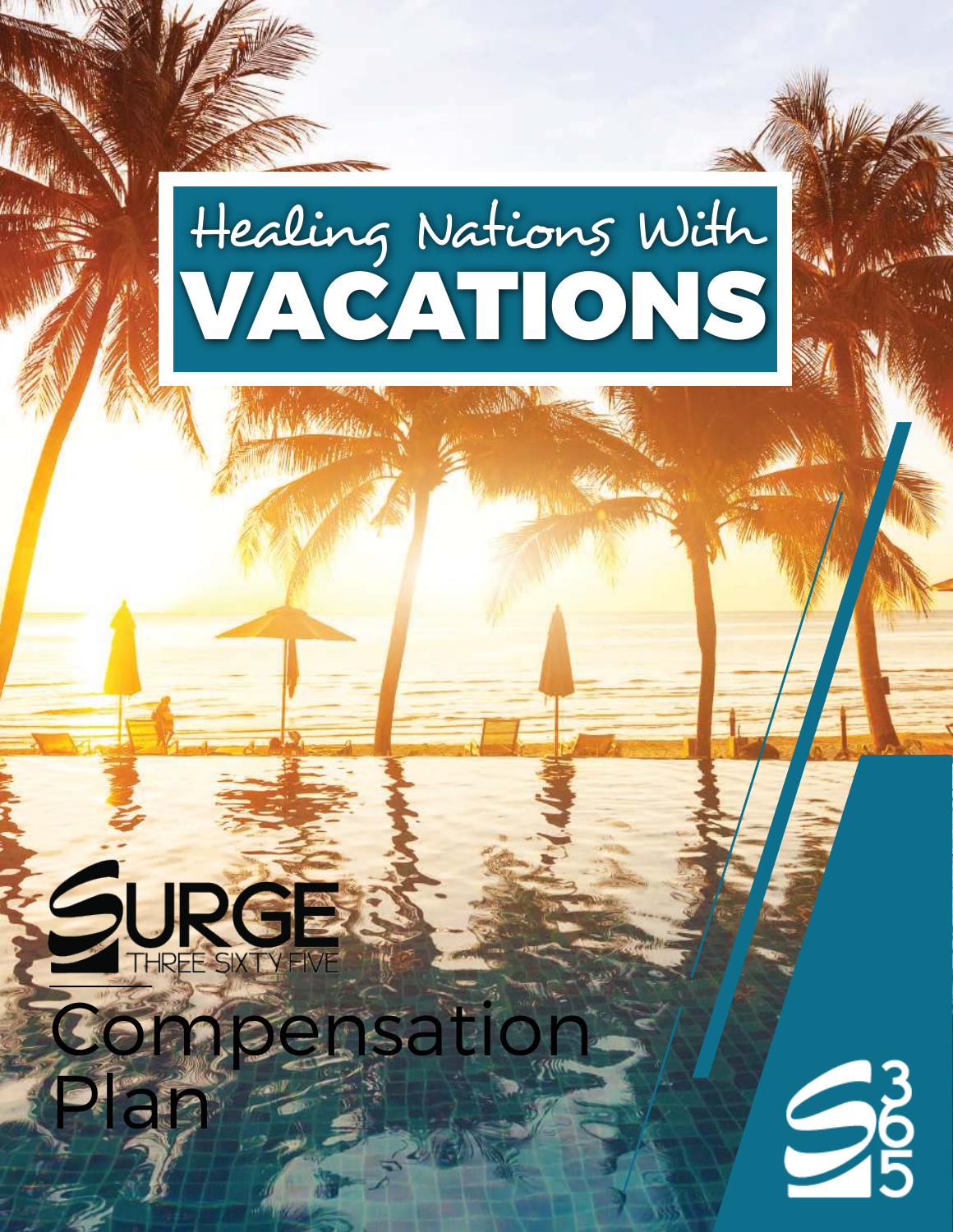### Surge365 Compensation Plan

# Healing **Nations** With **Vacations**!

Congratulations on your decision to become a Surge365 Business Associate (SBA). Our compensation plan is unequaled in the industry. It is our goal to help you achieve success and make the dream of financial freedom a reality.

### **Getting Started**

As an SBA, you will 1) be sharing the Travel Income Package and the Travel Owner Package.

Also, as an SBA, you will 2) build a team of SBAs using a team-building approach to earn commissions by selling the Travel Income Package and Travel Owner Package.

For your \$19.95 SBA Monthly Fee, you will receive an online Back Office with all of the tools, reports, and communications you need to successfully manage your exciting anywhere-based business! Plus, you will receive Touch365, the state-of-the-art Surge365 Mobile App so you can work your SBA business on the go. You will also receive Taxbot, the ultimate expense tracking system that will help you maximize your business tax deductions! Starting in Spring 2020, you will have access to Brain Tap! This is your AI (artificial intelligence) mobile coach for your first 60 days in Surge365 to help get you on the right track with your new business!

As an SBA you have access to share the following products:

### **Travel Income Package (Includes Vortex, Travel Agency, S365 Reward Trip)**

**Initial Fee: \$299 License Fee + tax where applicable | \$99.95 Monthly Subscription Fee + tax where applicable**  Includes the industry first S365 Reward Trip where after 12 consecutive months Owners will receive a Vacation Reward that includes up to 7 nights accommodations at one of more than 3,000 worldwide resorts. Simply pay a \$99 reservation fee and you have up to 12 months to take your vacation. The Travel Income Package includes your personal online Vortex travel booking site, where you can earn Cash Rewards for travel booked by your Vortex customers 24/7/365! Share your free Vortex travel site with your family, friends, co-workers, and acquaintances and help them save money. Vortex customers who book travel save money 85%-90% of the time! You will also receive access to YTB Travel Network, the most successful host agency in the industry! Travel Income Package Owners are able to follow the career path of a Travel Agent with access to this full service Travel Agency. The Travel Agency program is available only to residents located in the US and Canada.

### **Travel Owner Package (Includes Vortex, Travel Agency, Membership, Vacation Vault, S365 Reward Trip)**

**Initial Fee: \$499 License Fee + tax where applicable | \$99.95 Monthly Subscription Fee + tax where applicable**  Includes the industry first S365 Reward Trip where after 12 consecutive months Owners will receive a Vacation Reward that includes up to 7 nights accommodations at one of more than 3,000 worldwide resorts. Simply pay a \$99 reservation fee and you have up to 12 months to take your vacation. The Travel Owner Package includes your personal online Vortex travel booking site, where you can earn Cash Rewards and Reward Credits for travel booked by your Vortex customers 24/7/365! Share your free Vortex travel site with your family, friends, co-workers, and acquaintances and help them save money. Vortex customers who book travel save money 85%-90% of the time! Plus you receive exclusive access to a Members-only insider pricing platform offering exclusive weekly specials and a 150% price difference guarantee. As a Travel Owner with Surge365 you also get the Vacation Vault™ - where trips taken by you and your customers earn Reward Credits added to your Vacation Vault. Redeem your Reward Credits for free vacations! You will also receive access to YTB Travel Network, the most successful host agency in the industry! Travel Owners are able to follow the career path of a Travel Agent with access to this full service Travel Agency. The Travel Agency program is available only to residents located in the US and Canada.

### **Surge365 SBA**

As a newly enrolled SBA, you will earn the following Direct Sale commissions when you personally make a sale: Travel Income Package (TIP) - \$15 Travel Owner Package (TOP) - \$30

### **Personal Sales Made Prior To Team Builder Level**

Every personal Travel Income Package sale made before you become a Team Builder generates a deposit of \$71.42 in to your Bonus Bank and every personal Travel Owner Package sale made before you become a Team Builder generates a deposit of \$142.84 in to your Bonus Bank. These deposits are added to your Team Builder Bonus Bank deposits and are paid weekly in \$1,000 increments.

### **Personal Sale Residual**

In addition to the \$15 (TIP) or \$30 (TOP) Direct Sale Commission and \$71.42 (TIP) or \$142.84 (TOP) Bonus Bank deposit, every personal sale pays a \$10 residual every month the owner remains active.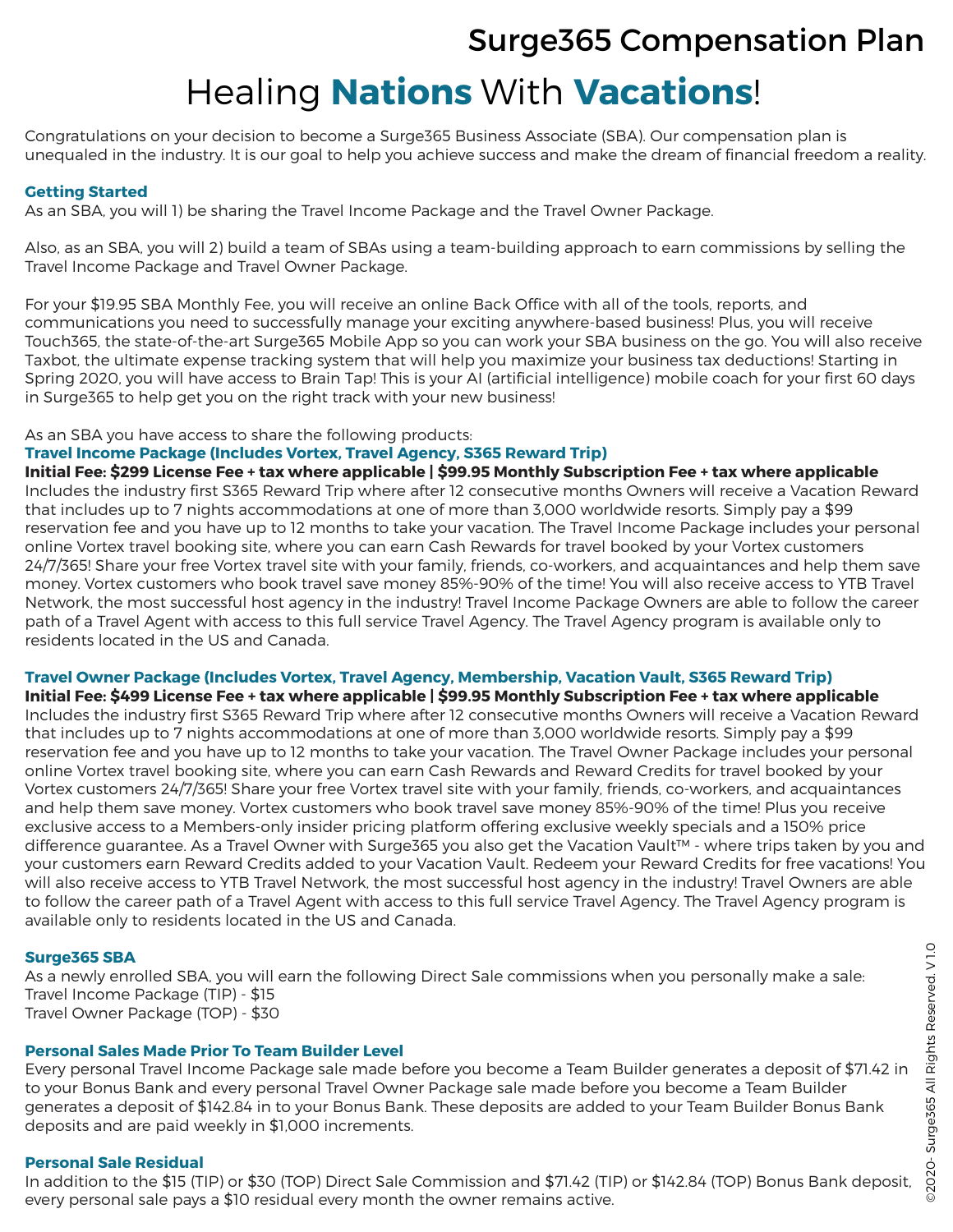### Surge365 Compensation Plan

### Healing **Nations** With **Vacations**!

#### **Team Builder Level**

To qualify at the Team Builder level, you and your team of SBAs must accumulate a total of six (6) points. Three (3) of the six (6) points must come from personal sales. There is no time limit to qualify at this level. A Travel Income Package sale counts as one (1) point and a Travel Owner Package sale counts as two (2) points.

**IMPORTANT NOTE:** The three (3) personal sales qualify you to Override (QTO). Being QTO is a requirement for earning Team Builder Commissions and Bonuses (see Qualified to Override section). As long as you remain QTO, Team Builders earn \$20 for every Travel Owner Package sale made within their Team Builder Group and \$10 for every Travel Income Package sale made within their Team Builder Group. This includes all of your personal sales, as well as any sales made by the SBAs in your group who have not yet become Team Builders. If you are a Team Builder and you make a personal Travel Owner Package sale, your total commissions on the sale would be \$50 (\$30 Direct Sale commission and \$20 Team Builder commission). If you are a Team Builder and you make a personal Travel Income Package sale, your total commissions on the sale would be \$25 (\$15 Direct Sale commission and \$10 Team Builder commission).

#### **Team Builder Bonuses**

Additionally, there are Team Builder Bonuses available as you continue to grow and build your Team Builder Group. Every Travel Owner Package sale made by you and/or SBAs in your Team Builder Group who have not yet reached the Team Builder level will generate a deposit of \$142.84 into your Bonus Bank. Every Travel Income Package sale made by you and/or SBAs in your Team Builder Group who have not yet reached the Team Builder level will generate a deposit of \$71.42 in to your Bonus Bank. Bonus Bank deposits are included with weekly compensation once the balance reaches \$1,000.

#### **Regional Team Builder Level**

The next level of leadership is the Regional Team Builder Group. You can achieve this next level of leadership by earning 70 total Team Builder points through Travel Owner Package sales (2 points per sale) and Travel Income Package sales (1 point per sale). Once you earn 70 total Team Builder points you will achieve the position of Regional Team Builder and will start building your Regional Team Builder Group with your next personally enrolled SBA. As long as you remain QTO, the earnings at this level increase significantly. Regional Team Builders earn an additional \$20 on personal and team Travel Owner Package sales made in their Regional Team Builder group (additional \$10 on Travel Income Package sales). You will also earn \$20 on Travel Owner Package sales made by SBAs who report to a Team Builder within your Regional Team Group (\$10 on Travel Income Package sales).

### **Regional Team Builder Bonuses**

The \$1,000 Bonus increases up to \$100 and the \$10,000 Bonus increases up to \$2,000! The \$1K and \$10K Bonus overrides at the Regional Builder level are paid according to the Regional Builder of the sales making up the Bonus.

### **\$10,000 Bonus**

Each time your Team Builder Group grows by 100 active sales, you will earn a \$10,000 bonus. An active sale is any active Travel Owner in your Team Builder Group. To qualify for this bonus you must have 100 active sales in your Team Builder Group at the end of any given month. This month is considered your "Qualifying Month." You must have 100 active sales on the last day of any following month, your "Maintain Month." Your bonus will then be paid on the 11th day of the next month, your "Award Month." Example: A Team Builder achieves 100 active sales in their Team Builder Group on March 31st and is qualified for the bonus. They must have 100 active sales on April 30th at 11:59 PM CT in order to receive the \$10,000 bonus on May 11th. Team members enrolled prior to the 100th active sale will be removed from your count so that new team members enrolled after the 100th active sale will count as credit toward your next \$10,000 Bonus.

#### **National Team Builder Level**

The next level of leadership is the National Team Builder Group. You can achieve the position of National Team Builder by earning 210 total Team Builder points. You can also achieve the position of National Team Builder by having a total of 167 balanced credits towards the Level 2 Marketing Director position. As with the Team Builder and Regional Builder levels, as long as you remain QTO, you are qualified to receive additional compensation. National Team Builders earn an additional \$20 on personal and team Travel Owner Package sales and \$10 on personal and team Travel Income Package sales made in their National Team Builder group. You will also earn \$20 on Travel Owner Package sales and \$10 on Travel Income Package sales made by SBAs who report to a Team Builder within your National Team Group. The \$1,000 Bonus increases another \$100 (up to \$1,200 total) and the override on the \$10,000 Bonus goes up another \$2,000 (up to \$4,000 total)! The \$1K and \$10K Bonus overrides at the National Builder level are paid according to the National Builder of the sales making up the \$10,000 Bonus.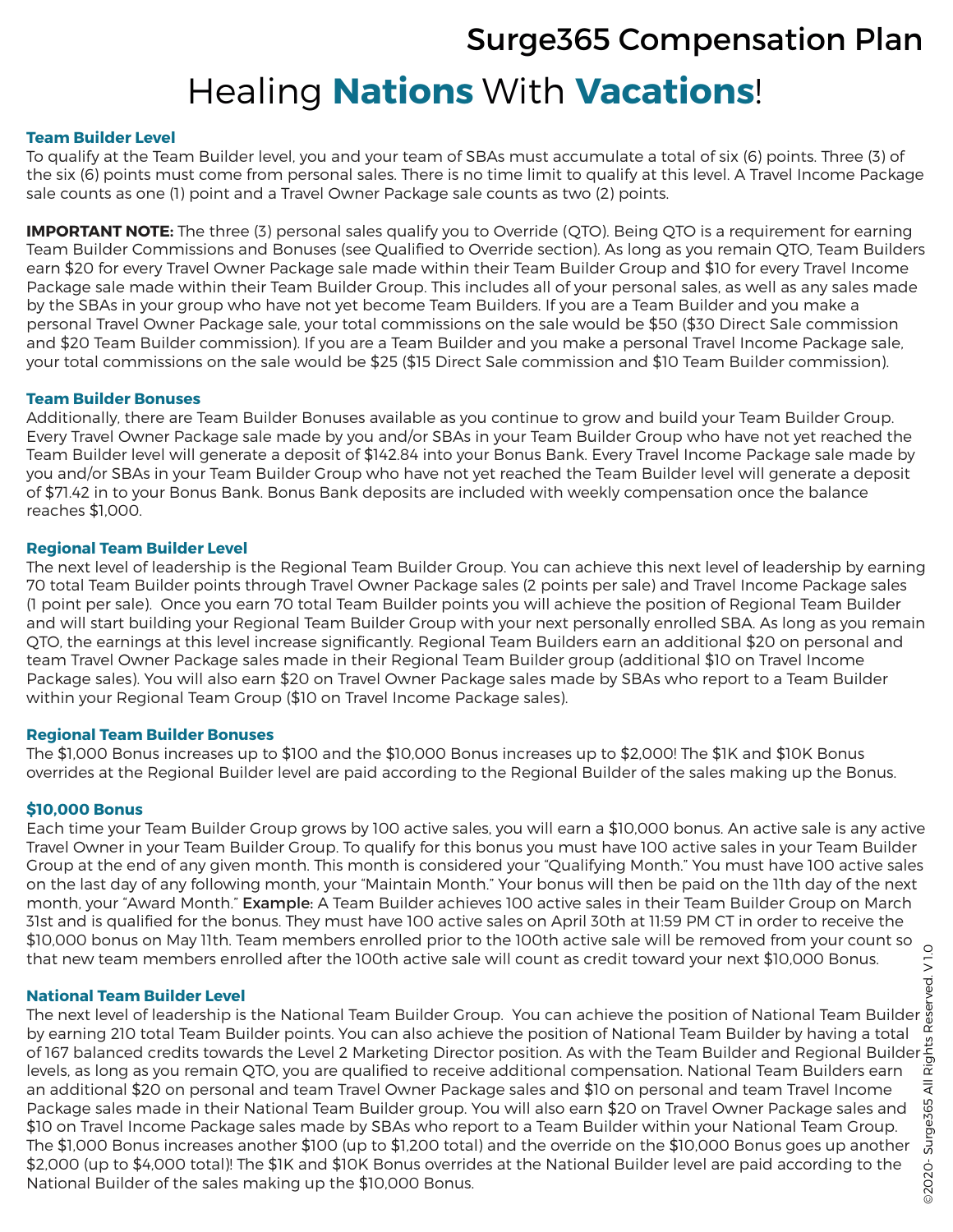# Surge365 Compensation Plan Healing **Nations** With **Vacations**!

### **Quick Reference Charts For New Sales For Each Builder Level**

### **Travel Income Package**

| <b>Sale Type</b>                               | <b>SBA</b> | <b>Team</b>    | <b>Regional</b>     | <b>National</b>     | <b>Marketing</b> |
|------------------------------------------------|------------|----------------|---------------------|---------------------|------------------|
|                                                |            | <b>Builder</b> | <b>Team Builder</b> | <b>Team Builder</b> | <b>Director</b>  |
| Personal Sale                                  | \$15       | \$25           | \$35                | \$45                | \$55             |
| Sales by your Team Builder SBAs who are NOT TB |            | \$10           | \$20                | \$30                | \$40             |
| Sales by your Team Builder's who are NOT       |            |                | \$10                | \$20                | \$30             |
| Regional Team Builders                         |            |                |                     |                     |                  |
| Sales made by Regional Builder's               |            |                |                     | \$10                | \$20             |
| Sales made by National Builder's               |            |                |                     |                     | \$10             |

### **Travel Owner Package**

| <b>Sale Type</b>                               | <b>SBA</b>               | <b>Team</b>    | <b>Regional</b>     | <b>National</b>     | <b>Marketing</b> |
|------------------------------------------------|--------------------------|----------------|---------------------|---------------------|------------------|
|                                                |                          | <b>Builder</b> | <b>Team Builder</b> | <b>Team Builder</b> | <b>Director</b>  |
| Personal Sale                                  | \$30                     | \$50           | \$70                | \$90                | \$110            |
| Sales by your Team Builder SBAs who are NOT TB | $\overline{\phantom{a}}$ | \$20           | \$40                | \$60                | \$80             |
| Sales by your Team Builder's who are NOT       |                          |                | \$20                | \$40                | \$60             |
| Regional Team Builders                         |                          |                |                     |                     |                  |
| Sales made by Regional Builder's               |                          |                |                     | \$20                | \$40             |
| Sales made by National Builder's               |                          |                |                     |                     | \$20             |

### **Qualified to Override**

SBAs are considered QTO when they have personally made three (3) sales that are active. These can be any combination of Travel Income Package or Travel Owner Package sales. You remain QTO as long as any three sales remain active. You must be QTO to earn Team Builder Commissions and Bonuses.

### **The 100% Match**

As long as an SBA is QTO, they will earn a 100% match on the Team Builder Commissions earned by all of their personally sponsored SBAs. For example, if one of your personally sponsored Team Builder SBAs earns \$20, you earn \$20! Additionally, the 100% Match also applies to the \$2.00 Team Builder residual paid on the monthly subscription fee. (Please note: There will not be a match paid on any Bonuses, the 100% Match, or others where noted.)

### **Team Builder Generations and Commissions**

A Team Builder Generation will start when one of your Team Builder SBAs starts their own Team Builder Group. Their Team Builder Group is considered 1st Generation to you. When a 1st Generation SBA starts their Team Builder Group, that Group is 2nd Generation to you. This continues for six (6) Generations.

Initial fee commissions on Team Builder Generation 1 through Generation 6 is: Travel Income Package - \$5.00 | Travel Owner Package - \$10.00

### **The Power of Residual Commissions**

Residual commissions are paid on active subscriptions each month. The following chart shows the residual commission based on where the subscription was sold in your team. As your team grows and changes, your monthly residual commission will reflect those changes.

### **Residual Commission Levels - Travel Income Package & Travel Owner Package**

Sponsor - \$10.00 Team Builder - \$2.00 6 Team Builder Generations - \$2.00 Regional Builder - \$2.00 National Builder - \$2.00